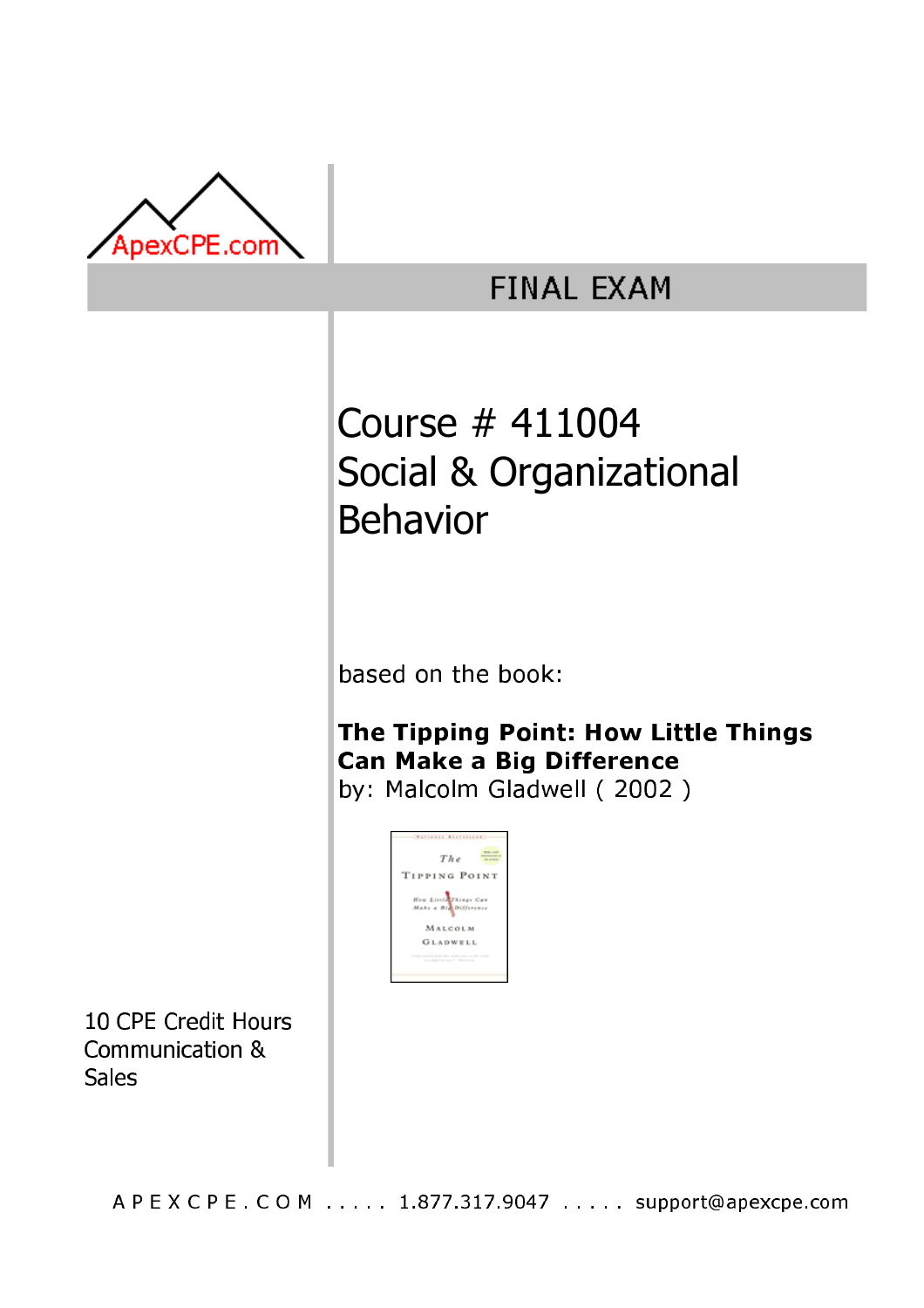This exam sheet is made available for your convenience in answering questions while offline. Please note that you will still need to enter your answers on the online exam sheet for grading. Instructions are provided at the end of this document.

#### **Chapter 1 - The Three Rules of Epidemics**

1. There's only one way to tip an epidemic.



2. Epidemics are a function of the people, the infectious agent, and the environment



3. In a given process or system, some people matter more than others.



4. Epidemics tip because of the extraordinary efforts of a few select carriers.



5. Epidemics do not tip because something happened to transform the epidemic agent itself.



6. Stickiness means that a message makes an impact.



7. When people are in a group, responsibility for acting is diffused.



8. According to studies conducted by Bibb Latane and John Darley, the one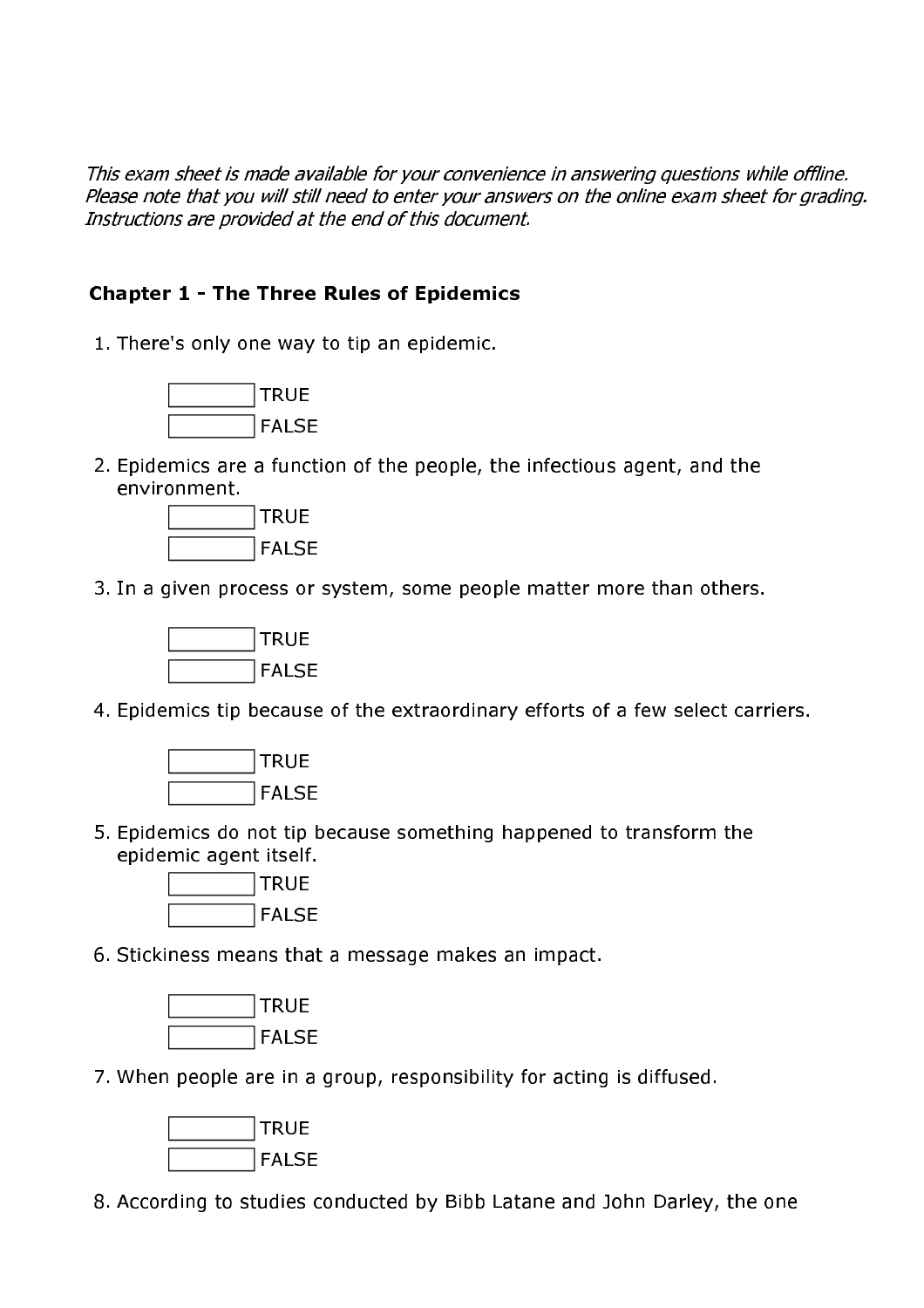factor above all else that predicted helping behavior was how many witnesses there were to the event.



#### Chapter 2 - The Law of the Few: Connectors, Mavens, and Salesmen

9. Paul Revere started a "word of mouth" epidemic.



10. We're friends with the people we resemble twice as much as we're friends with people with whom we share activities.



11. According to Milgrim, we don't seek out friends. We associate with people who occupy the same small, physical spaces that we do.



12. In the six degrees of separation, all degrees are equal.



13. Connectors are the kinds of people who know everyone.



14. Connectors have a special gift for bringing the world together.



15. The more close personal friends you have (as opposed to acquaintances), the more powerful you are.

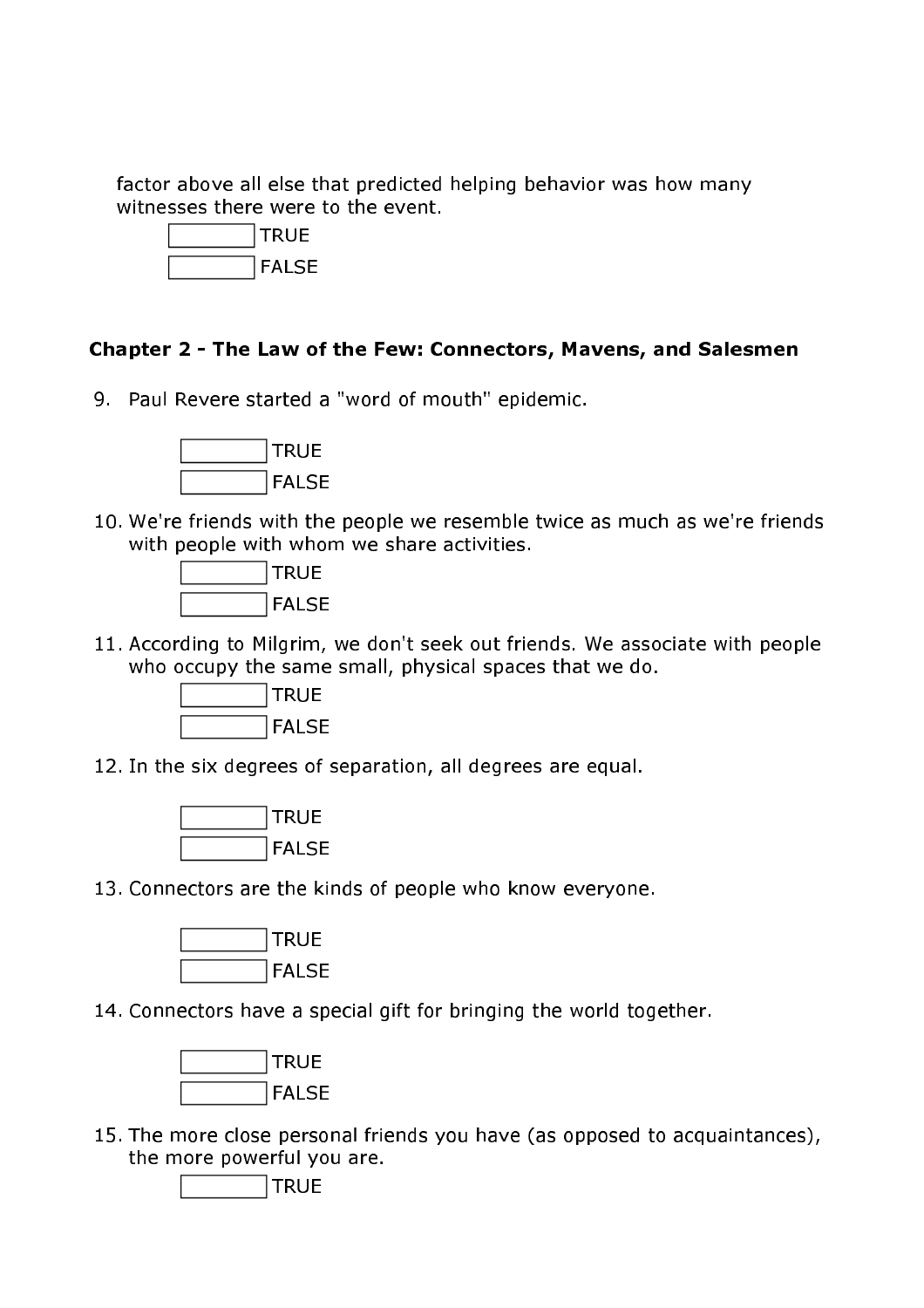

16. A maven is someone who accumulates knowledge.



17. A true maven helps for no other reason than because they like to help.



18. Salesmen are inconsequential when it comes to tipping word of mouth epidemics.



19. Persuasive verbal clues are more important then nonverbal clues.



20. Persuasive clues are incredibly subtle.



#### Chapter 3 - The Stickiness Factor: Sesame Street, Blue's Clues, and the Educational Virus

21. Sesame Street succeeded because it learned how to make television sticky.



22. In an epidemic, the content matters as much as the messenger.



23. Wunderman's gold box represented "stickiness".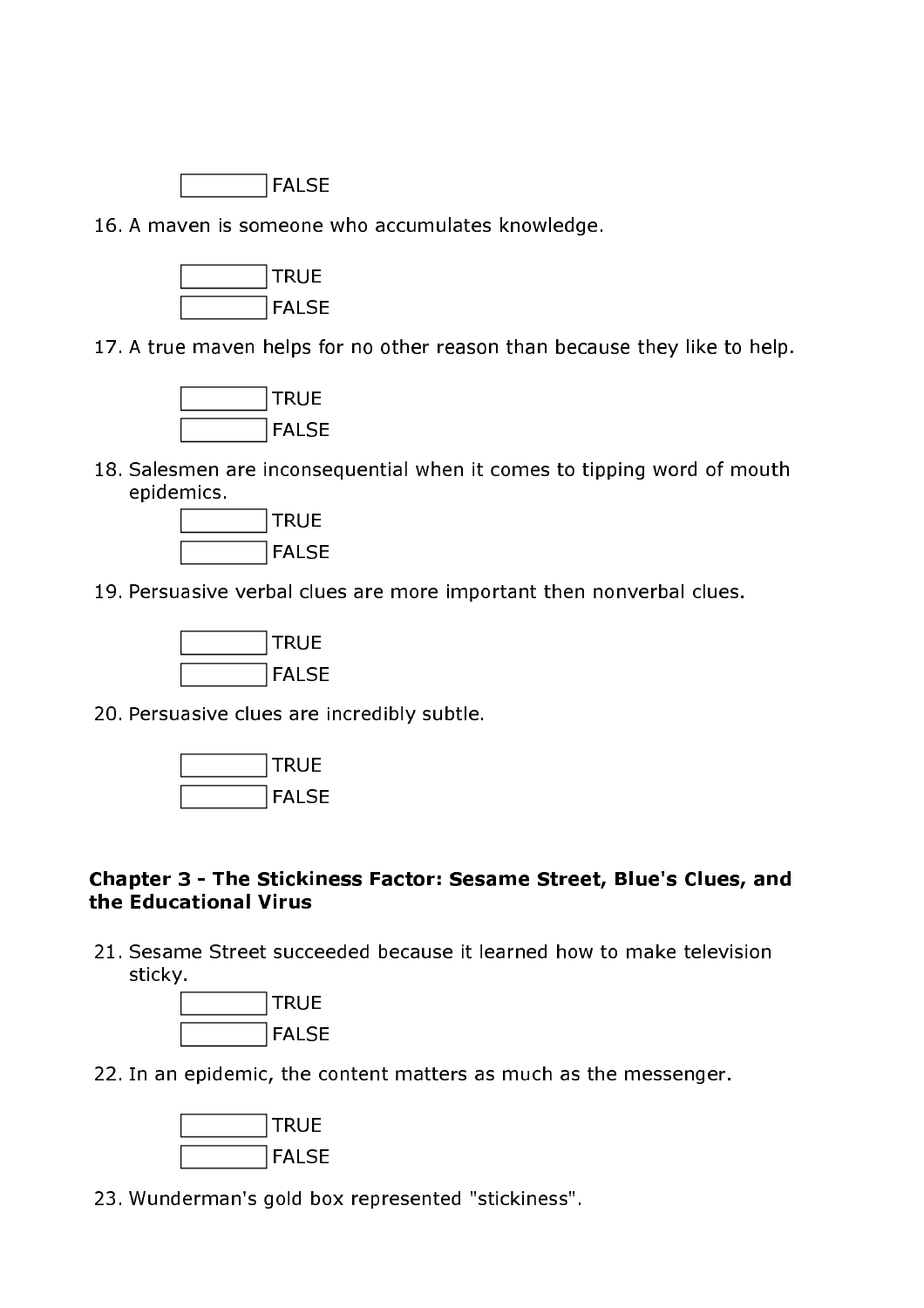

24. Interaction and repetition are keys aspects of the Blue's Clues success.



25. There is a simple way to package information that, under the right circumstances, can make it irresistible.



#### Chapter 4 - The Power of Context (Part One): Bernie Goetz and the **Rise and Fall of New York City Crime**

26. Crime is the inevitable result of disorder.



27. Broken windows are:

easily repaired dangerous signs of degradation in a neighborhood invitations to more serious crimes

28. Crime is not contagious.



29. The Power of Context says that behavior is a function of:

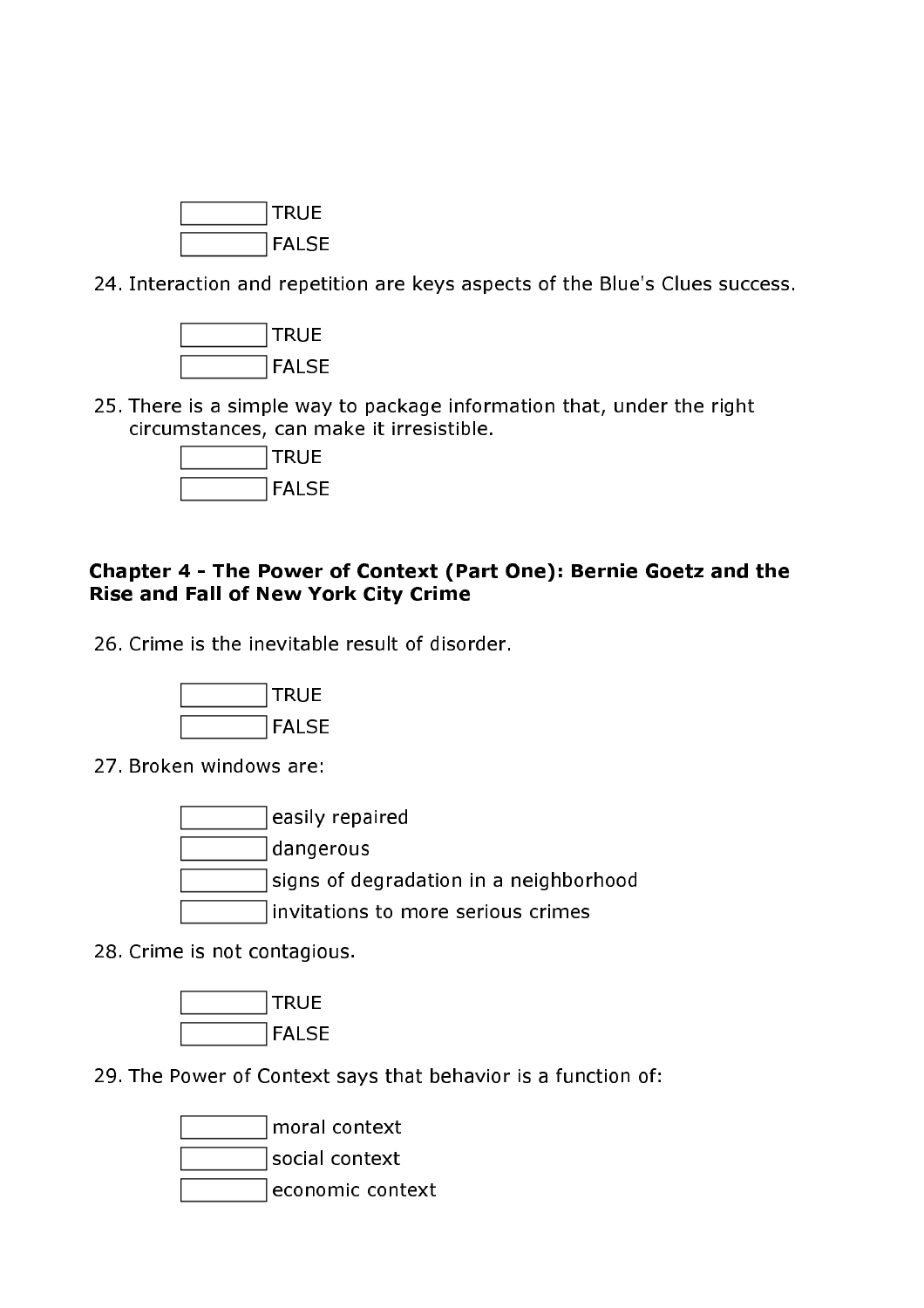

30. Broken Windows theory and the Power of Context are one in the same.



31. The Power of Context suggests that criminals are affected by their environment and are prompted to commit crimes based on their perception of the world.



32. The Power of Context suggests that the convictions of your heart and the actual contents of your thoughts are less important, in the end, in guiding your actions than the immediate context of your behavior.



#### Chapter 5 - The Power of Context (Part Two): The Magic Number One **Hundred Fifty**

33. Groups play little or no role in social epidemics.



34. Divine Secrets of Ya-Ya Sisterhood is testimony to the following aspect of context:

the critical role that groups play in social epidemics

the importance of good writing

the necessity for buyers

- the role of the narrator as it relates to great storytelling
- 35. When people are asked to consider evidence or make a decision in a group, they come to very different conclusions then when they were asked the same questions by themselves.



36. Peer pressure and social norms play a critical role in sweeping us up in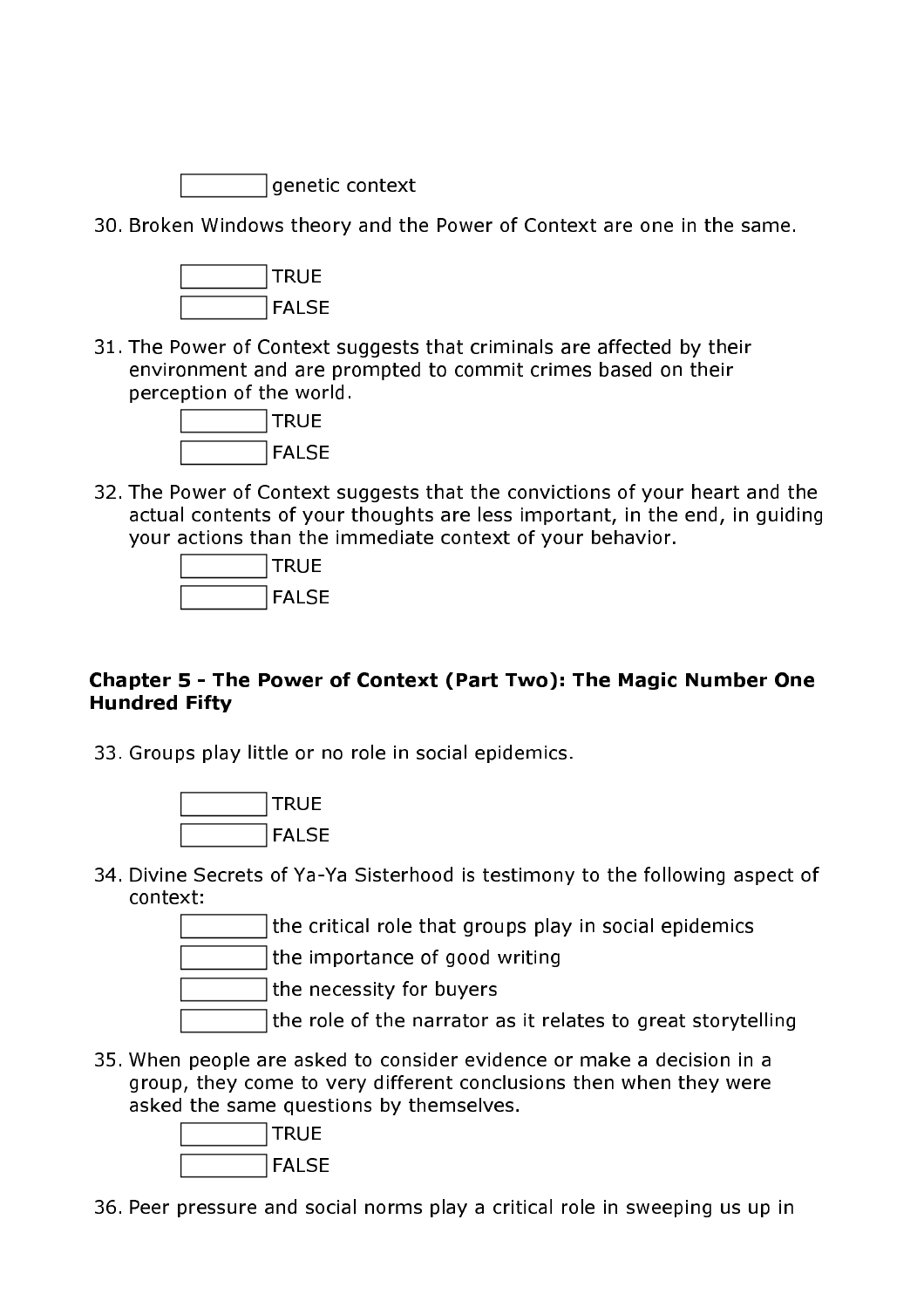the beginnings of an epidemic.



37. The amount of space in our brains available for holding certain kinds of information is known as:



38. The neocortex ration for Homo sapiens is approximately 150.



39. According to a study by the British anthropologist Robin Dunbar, 150 seems to represent:

> the minimum number of individuals required to affect group decision making

the number of capacity channels required to affect group decision making

the maximum number of individuals with whom we can communicate in a single setting

the maximum number of individuals with whom we can have a genuinely social relationship.

#### Chapter 6 - Case Study: Rumors, Sneakers, and the Power of **Translation**

40. The process of distortion is nearly universal in the spread of rumors.



41. Geoffrey Moore argues that the attitude of the Early Adopters and the attitude of the Early Majority are:

fundamentally incompatible

essentially the same

unimportant to the process of epidemic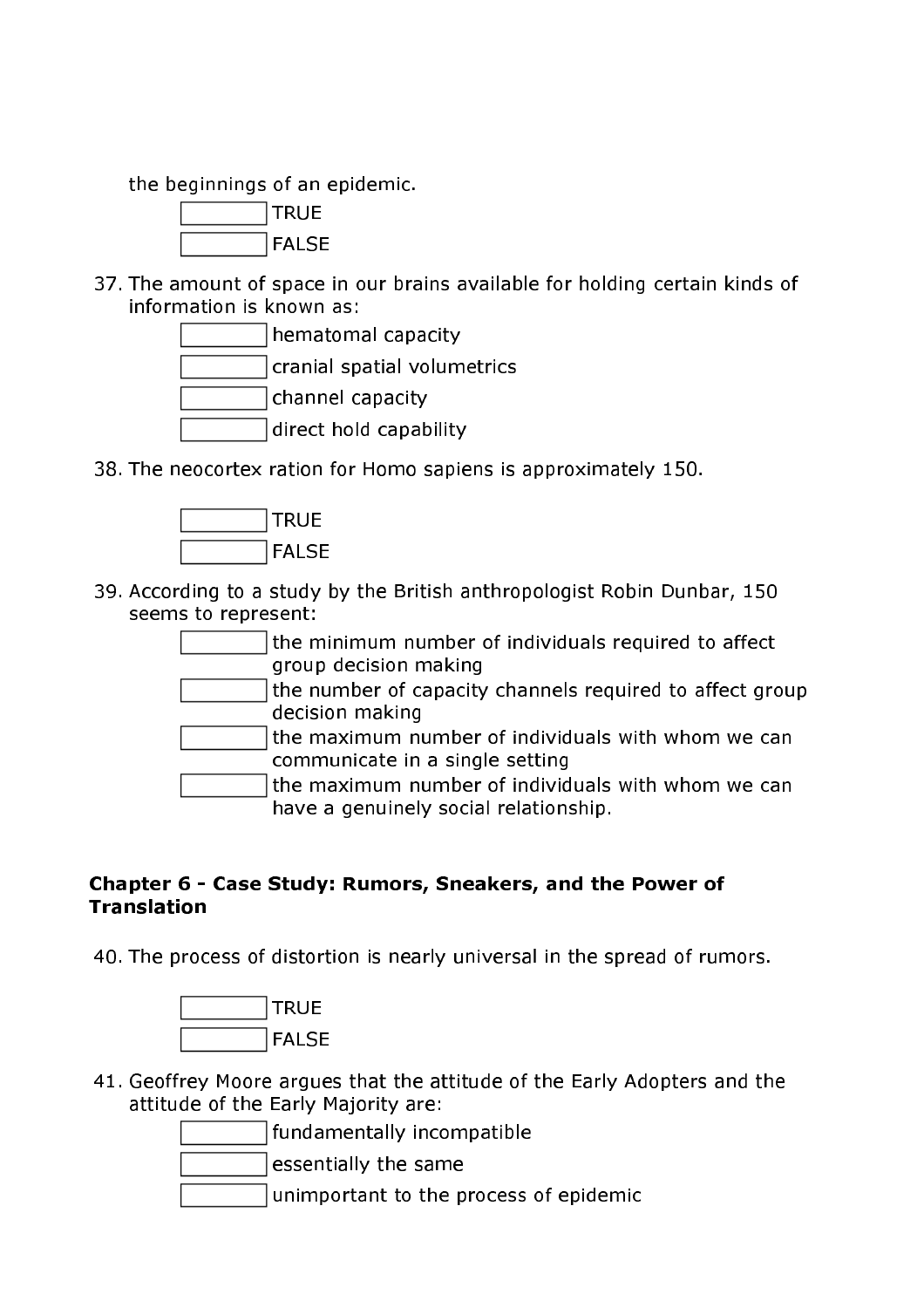innovative as the first step in epidemiology

#### Chapter 7 - Case Study: Suicide, Smoking, and the Search for the **Unsticky Cigarette**

42. According to The Nurture Assumption by Judith Harris, parental influence has a far greater impact than peer influence.



43. The link between depression and smoking is considered a "tipping point" in the fight against smoking.



#### **Chapter 8 - Conclusion: Focus, Test and Believe**

44. Starting epidemics requires concentrating resources on a few key areas.



45. If you're interested in starting a word of mouth epidemic, your best bet is on Connectors, Mavens, and Salesmen.



46. The Band-Aid solution is the best kind because it involves solving a problem with a minimal amount of effort, time and cost.



47. The belief that change is possible is bedrock to successful epidemics.



48. Manipulating the size of a group can dramatically improve its receptivity to new ideas.